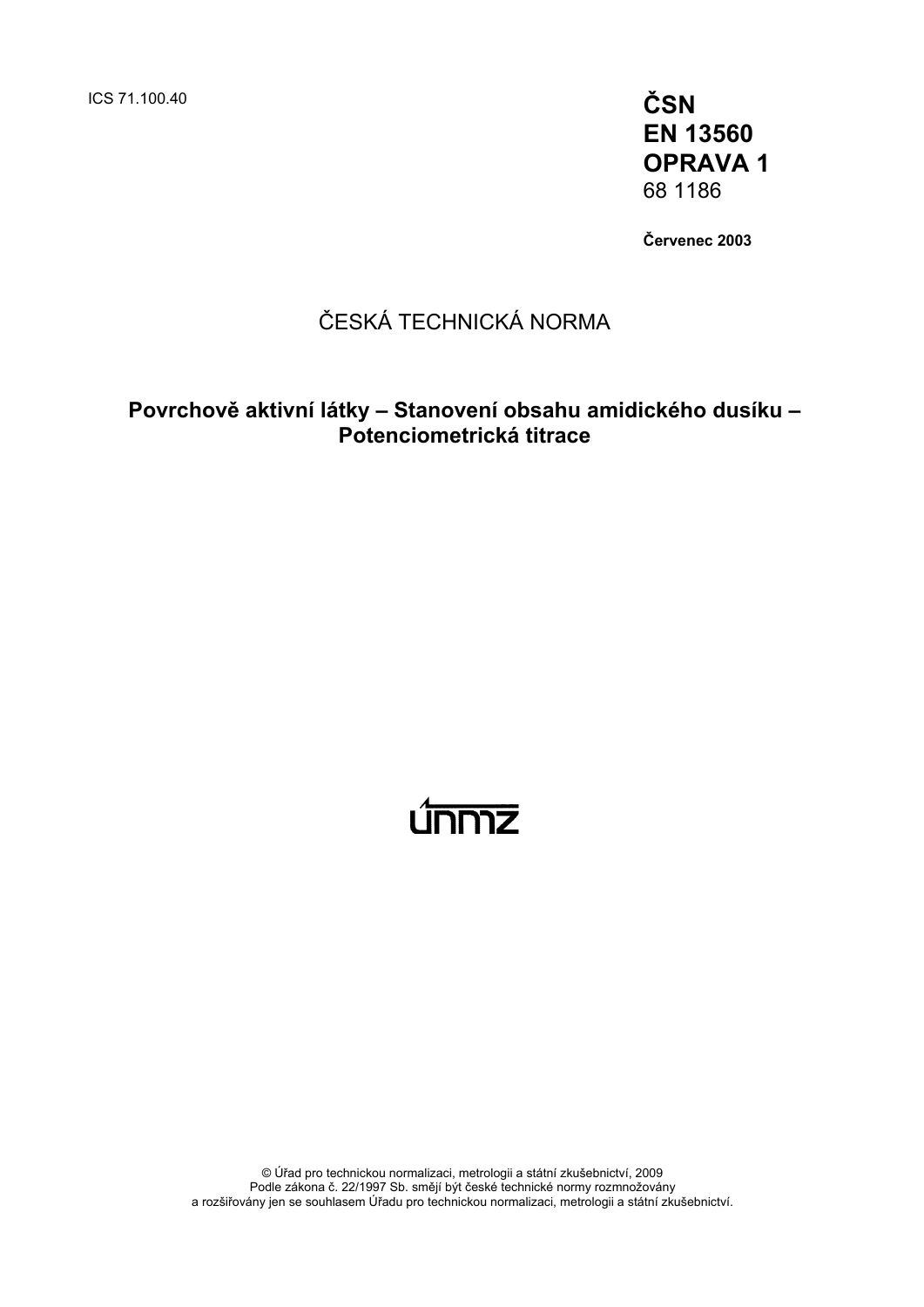# EUROPEAN STANDARD NORME EUROPÉENNE EUROPÄISCHE NORM

#### ICS 71.100.40

**EN 13560:2001/AC**

December 2002 Décembre 2002 Dezember 2002

English version Version Française Deutsche Fassung

### Surface active agents - Determination of amide nitrogen content - Potentiometric titration

Agents de surface - Détermination de la teneur en azote sous forme amide - Titrage potentiométrique

Grenzflächenaktive Stoffe - Bestimmung des Gehaltes an Amid-Stickstoff - Potentiometrische Titration

This corrigendum becomes effective on 18 December 2002 for incorporation in the three official language versions of the EN.

Ce corrigendum prendra effet le 18 décembre 2002 pour incorporation dans les trois versions linguistiques officielles de l'EN.

Die Berichtigung tritt am 18. Dezember 2002 zur Einarbeitung in die drei offiziellen Sprachfassungen der EN in Kraft.



EUROPEAN COMMITTEE FOR STANDARDIZATION COMITÉ EUROPÉEN DE NORMALISATION EUROPÄISCHES KOMITEE FÜR NORMUNG

**Management Centre: rue de Stassart, 36 B-1050 Brussels**

© 2002 CEN All rights of exploitation in any form and by any means reserved worldwide for CEN national Members. Tous droits d'exploitation sous quelque forme et de quelque manière que ce soit réservés dans le monde entier aux membres nationaux du CEN.

Alle Rechte der Verwertung, gleich in welcher Form und in welchem Verfahren, sind weltweit den nationalen Mitgliedern von CEN vorbehalten.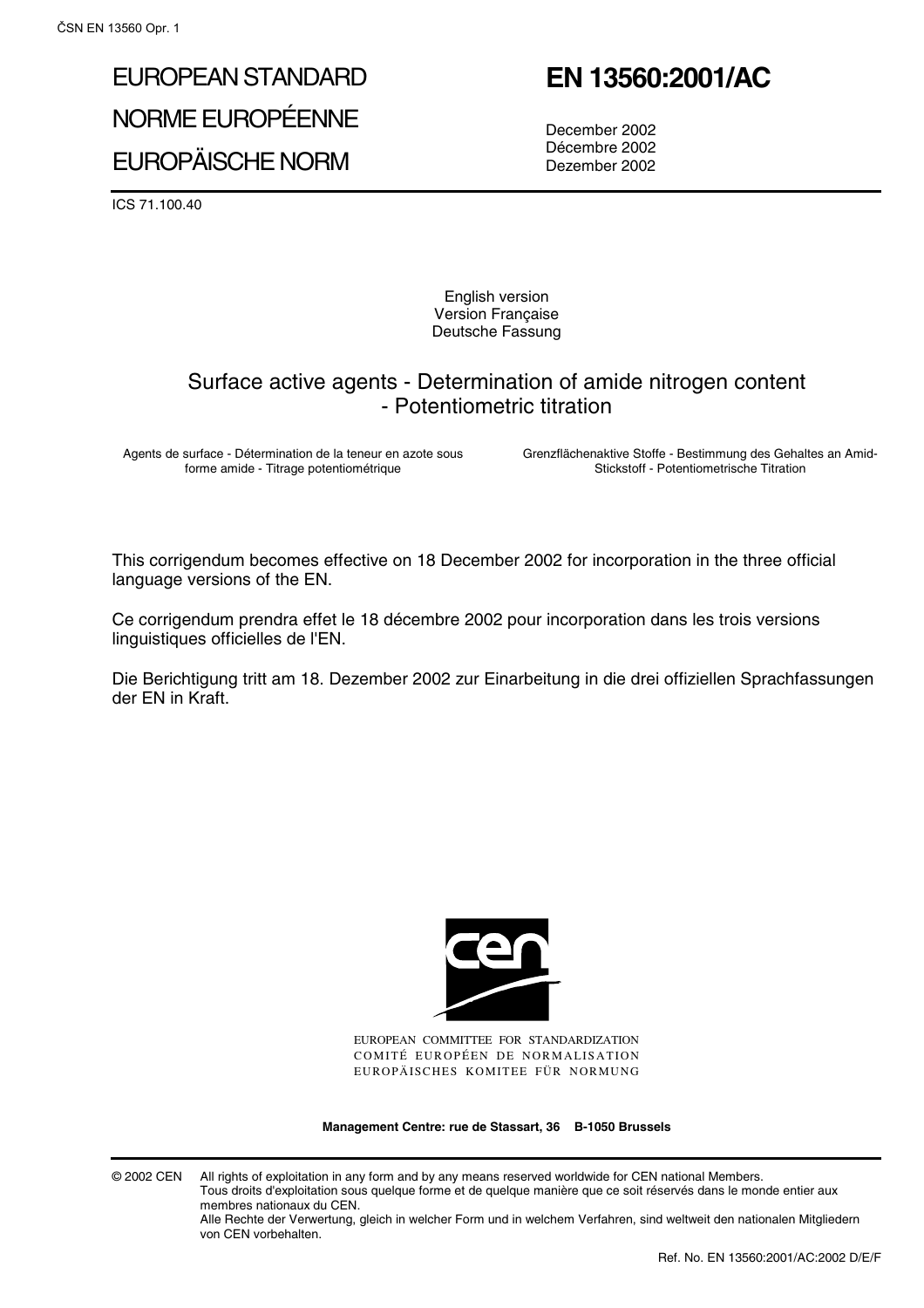#### **English version**

In 4.4 for the purity of tris(hydroxymethyl)aminomethane read « 99,9 % » instead of « 99 % ».

#### **Version française**

En 4.4 pour la pureté du Tris(hydroxyméthyl)aminométhane, lire « 99,9 % » au lieu de « 99 % ».

#### **Deutsche Fassung**

In 4.4 für die Reinheit von Tris(hydroxymethyl)aminomethan ist « 99,9 % » anstatt « 99 % » zu lauten.